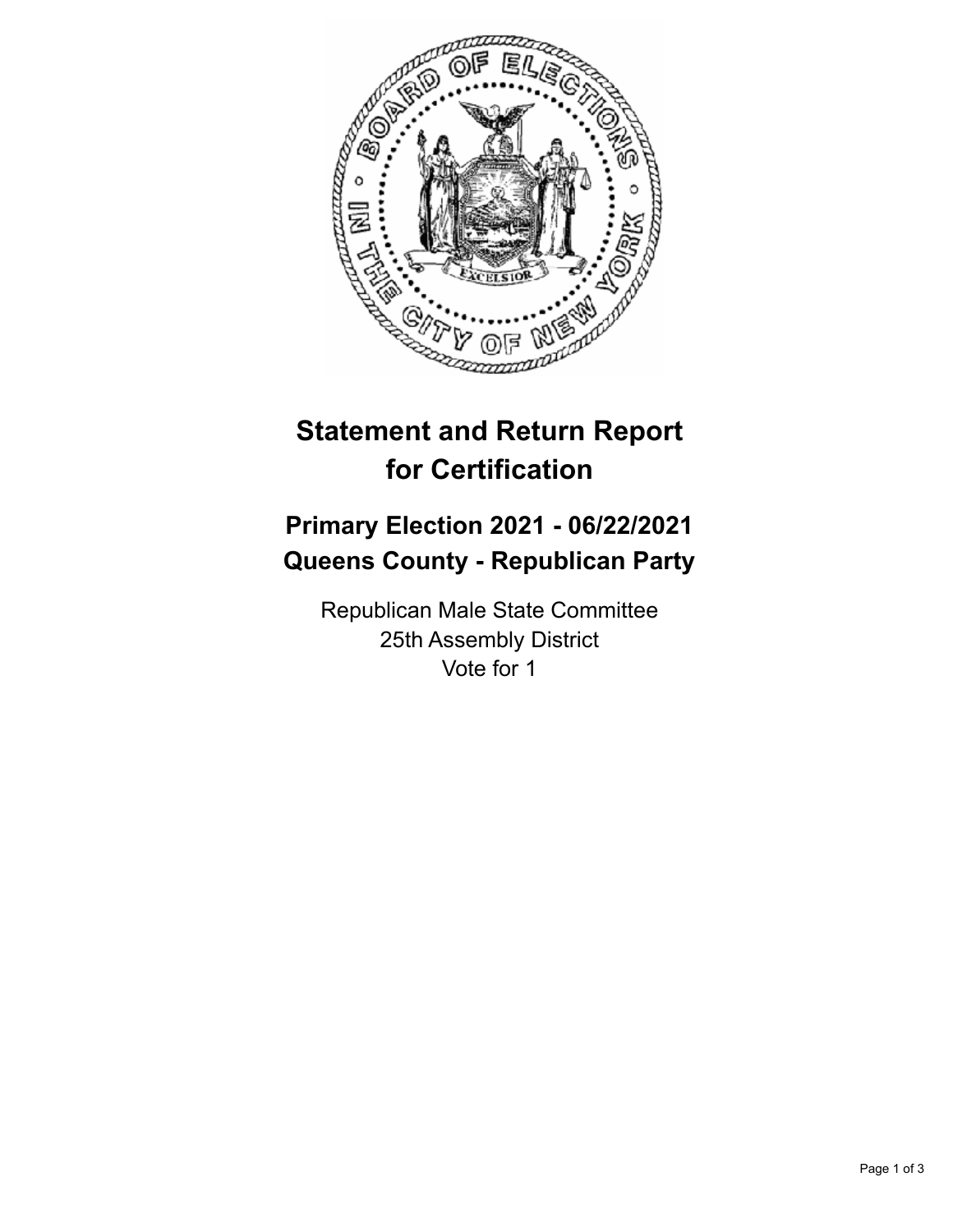

## **Assembly District 25**

| <b>PUBLIC COUNTER</b>                                    | 1,020    |
|----------------------------------------------------------|----------|
| <b>MANUALLY COUNTED EMERGENCY</b>                        | 0        |
| ABSENTEE / MILITARY                                      | 97       |
| <b>AFFIDAVIT</b>                                         | 5        |
| <b>Total Ballots</b>                                     | 1,122    |
| Less - Inapplicable Federal/Special Presidential Ballots | $\Omega$ |
| <b>Total Applicable Ballots</b>                          | 1,122    |
| <b>STEFANO FORTE</b>                                     | 406      |
| <b>CRAIG TYSON</b>                                       | 286      |
| ALEXANDER GEORGE (WRITE-IN)                              | 1        |
| ART CHANG (WRITE-IN)                                     | 1        |
| DONALD J. TRUMP (WRITE-IN)                               | 2        |
| HAILAN CHEN (WRITE-IN)                                   | 1        |
| JOSHUA NEKTALOV (WRITE-IN)                               | 1        |
| LAWRENCE C. GLYNN (WRITE-IN)                             | 1        |
| NENG WANG (WRITE-IN)                                     | 1        |
| UNATTRIBUTABLE WRITE-IN (WRITE-IN)                       | 5        |
| VENUS GEORGIADES (WRITE-IN)                              | 1        |
| <b>Total Votes</b>                                       | 706      |
| Unrecorded                                               | 416      |